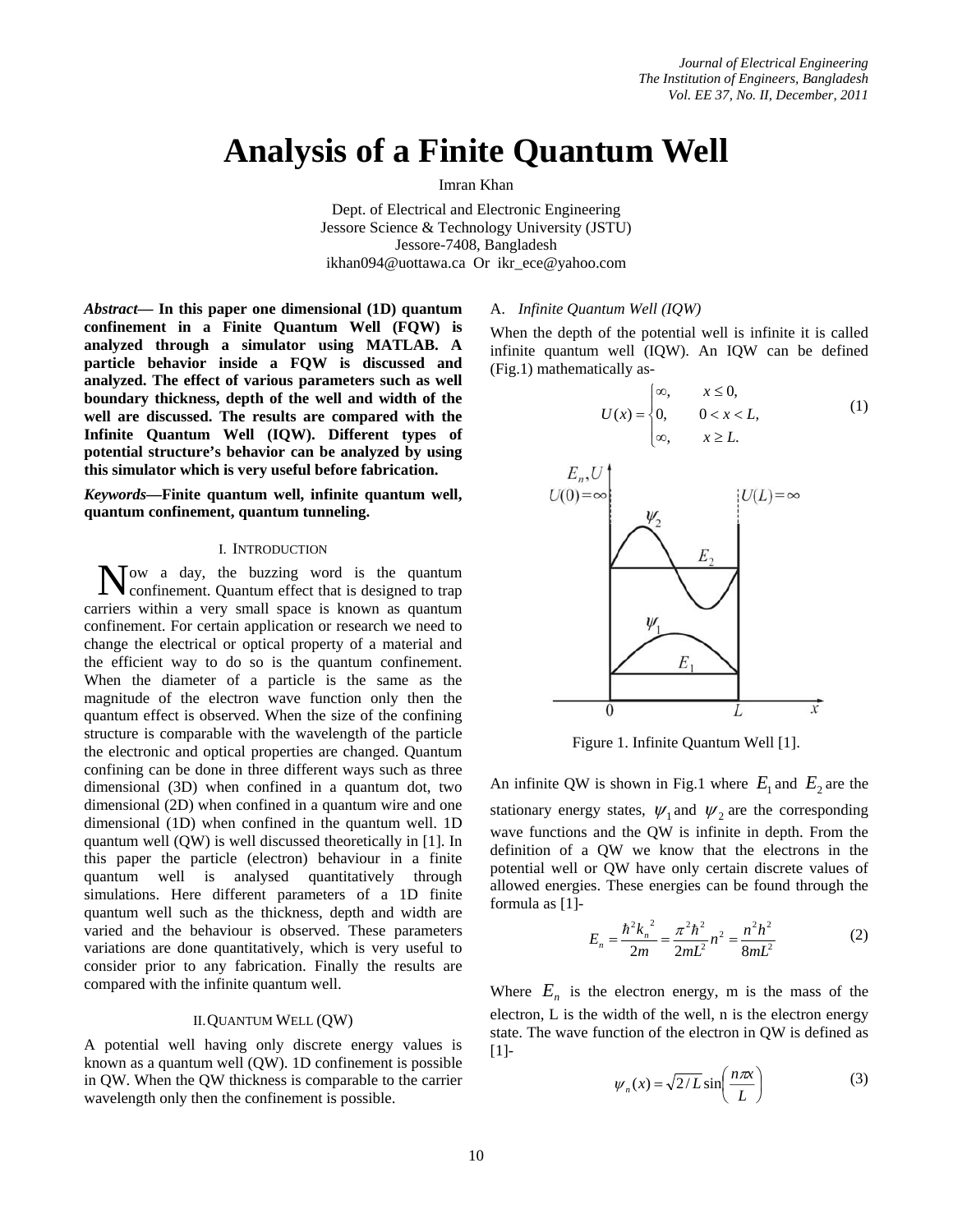# B. *Finite Quantum Well (FQW)*

When the depth of the potential well is finite it is called finite quantum well (FQW). An FQW can be defined (Fig.2) mathematically as-

$$
U(x) = \begin{cases} U_0, & x \le 0, \\ 0, & 0 < x < L, \\ U_0, & x \ge L. \end{cases}
$$
 (4)



Figure 2. Finite Quantum Well [1].

A finite QW is shown in Fig.2 where  $E_1$  and  $E_2$  are the stationary energy states,  $\psi_1$  and  $\psi_2$  are the corresponding wave functions and the QW is finite in depth. In case of the FQW the discrete energy states can be represented as in [1]-

$$
E_n \approx \frac{\pi^2 \hbar^2 n^2}{2m \left( L + \hbar \sqrt{2/(mU_0)} \right)^2}
$$
 (5)

Alternately we can represent the equation as in [2]-

$$
2\sqrt{(U_0 - E)E} = (2E - U_0)\tan\left(\sqrt{\frac{2mEL^2}{\hbar^2}}\right)
$$
 (6)

Where-

Outside of the well the wave function is not zero but for infinite case it is zero. So we have-

$$
\Delta x^{\text{finite}} > L
$$

And from the uncertainty principle we have-

$$
\Delta p^{\text{finite}} x < \Delta p^\infty x
$$

As described in [2] for FQW the average value of momentum is less than IQW. As a consequence the kinetic energy inside the well is less for FQW than IQW. Moreover, due to the non-zero value of wave function outside of the FQW there exist the possibility to find the particle there and this is the result of tunneling.

### III. SIMULATION & RESULTS

The simulation is done by calculating the stationary states for an electron particle with an effective mass of 10% of the rest mass with certain width and depth by using MATLAB. The algorithm for this simulation is shown in Fig.3.



Figure 3. Simulation algorithm flowchart.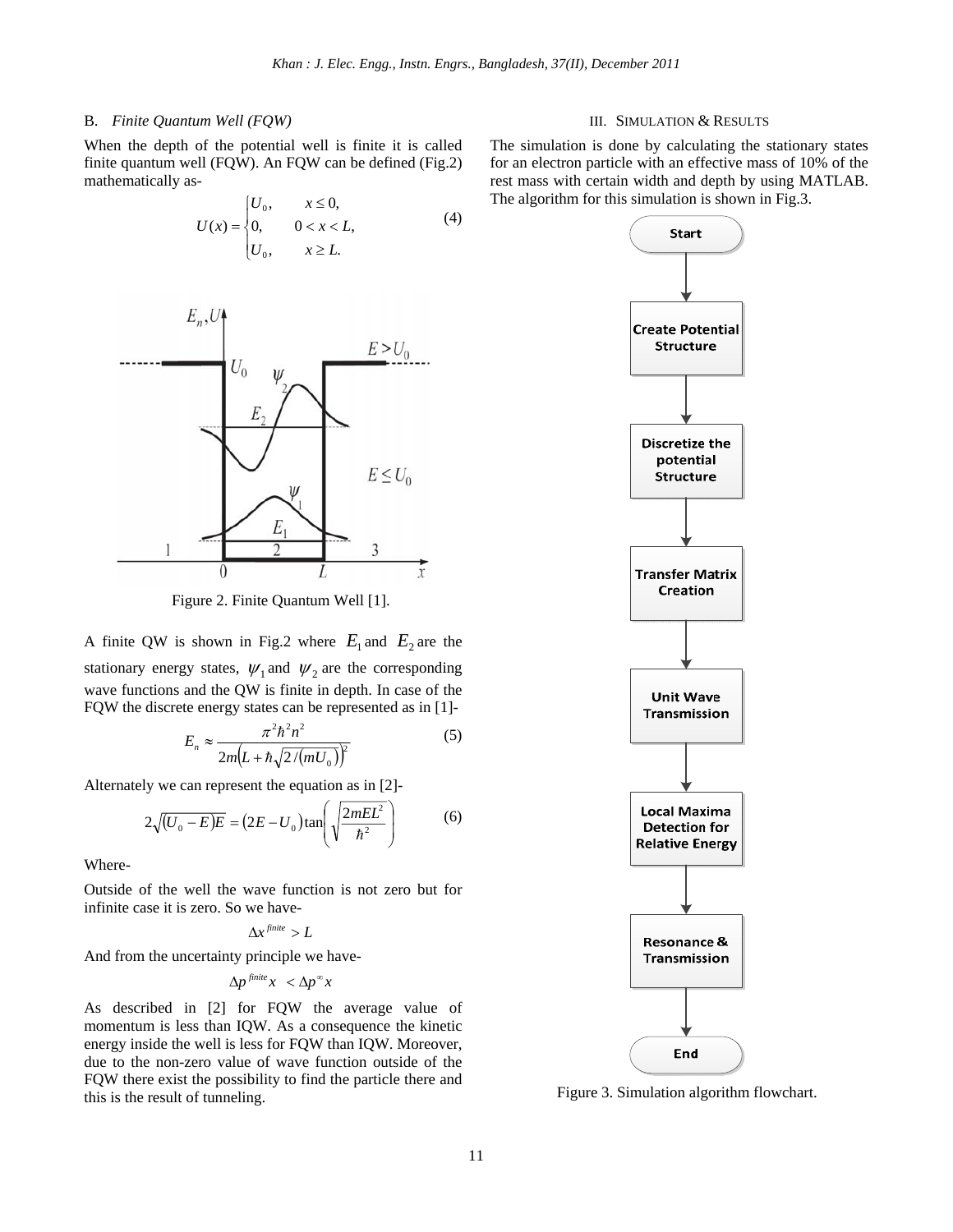

Figure 4. Analyzed Finite Quantum Well.



Figure 5. Resonances & transmissions.

For the simulation purpose first of all the potential structure is defined as FQW. Then discretization of the structure is done for calculable transfer matrix as a product of individual propagation matrix as well as the interface matrix. Here it is considered that the particle wave (unit wave function) is coming from right to left. After that the local maxima for relative energy detection was done by bisection method. Finally the resonances and transmissions are detected. The steps of the algorithm are given in Fig.3. The energy values corresponding to the local maximas of the transmission are considered as the stationary states. The structure that was analyzed is given in Fig.4.

In Fig.4 the analyzed finite QW is shown where the finite depth of the well is 1000 meV and the width is in nm size. This FQW structure was varied in depth as well as the boundaries to check the effect on energy states.

In Fig.5 the resonances and corresponding transmissions are shown. In the FQW when there is a resonance inside the QW there will be a corresponding transmission. Here to find the corresponding resonance peak, bisection method was used. As the transfer matrix approach is used for this analysis, so the approximation of an arbitrary potential field is done through step wise approximation. The time independent Schrodinger equation with a constant potential  $(V_0)$  is-

$$
\hat{H}|\Psi\rangle = E|\Psi\rangle
$$
  
\n
$$
\Rightarrow -\frac{\hbar^2}{2m}\frac{\partial^2 \psi}{\partial x^2} + V_0 \psi = E\Psi
$$
 (7)

Equation (7) is an ordinary differential equation and the characteristic equation is-

$$
-\frac{\hbar^2}{2m}\lambda^2 = (E - V_0)
$$

Where E is the energy, m is the mass of the particle. So there are two conditions to consider for the solution-

 $E > V_0$  and  $E < V_0$ . The general solutions will be-

$$
\Psi = A_0 e^{ikx} + B_0 e^{-ikx} \tag{8}
$$

Where, 
$$
k = \frac{\sqrt{2m(E - V_0)}}{\hbar}
$$
 and  
\n
$$
\Psi = A_0 e^{-kx} + B_0 e^{kx}
$$
\n(9)  
\nWhere,  $k = \frac{\sqrt{2m(V_0 - E)}}{\hbar}$ 

In (8) the first term of the right hand side is called forward propagating wave and the second term is called the backward propagating wave. Similarly for (9) the right hand side's first term is known as forward decaying field and second term is known as backward decaying field respectively. In this analysis we are considering multilayered structures.



Figure 6. Matrix formation of  $m<sup>th</sup>$  layer structure.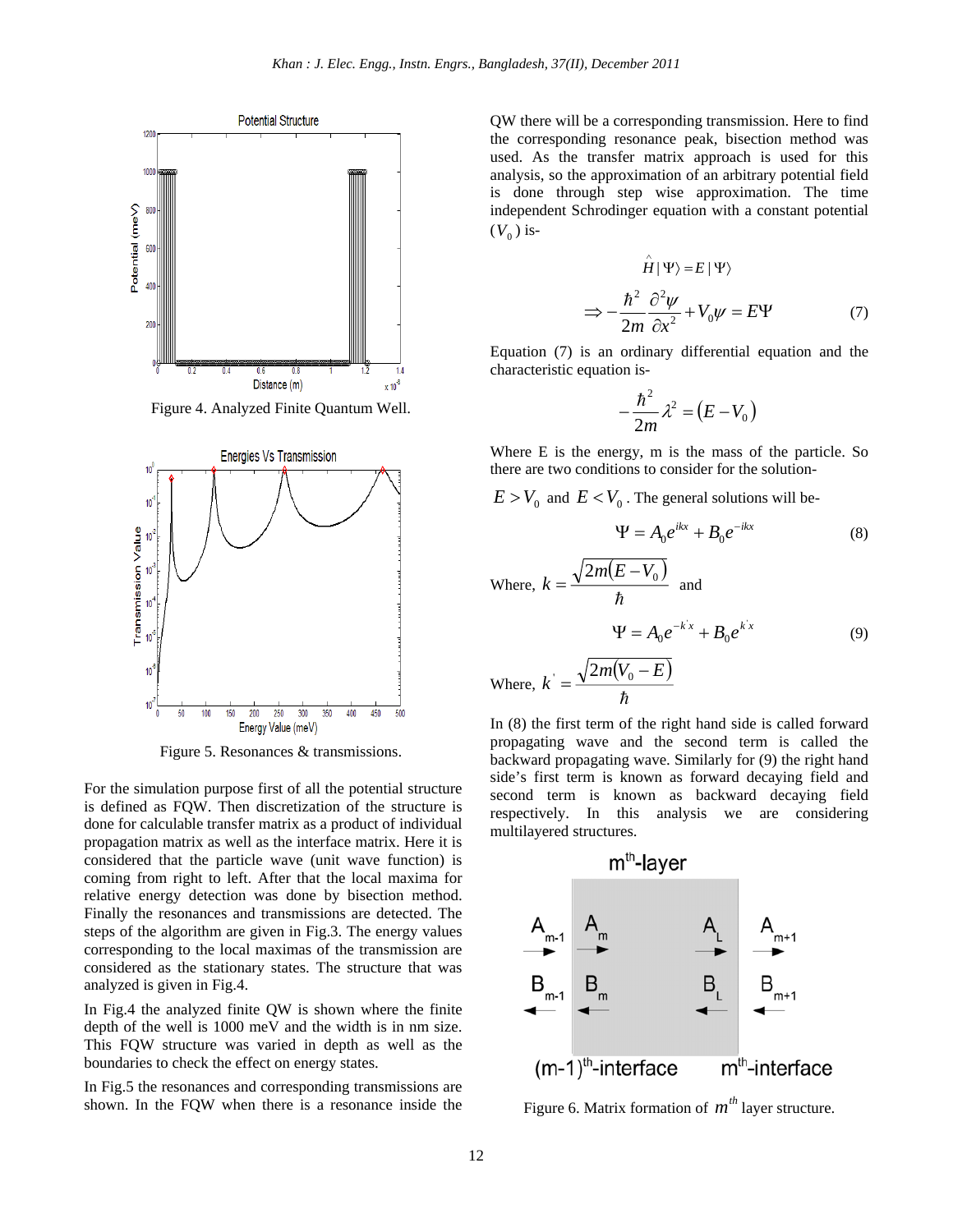Considering Fig. 6, using the boundary conditions and the continuity at the interface it can written-

$$
\begin{bmatrix} A_L \\ B_L \end{bmatrix} = D_m \begin{bmatrix} A_{m+1} \\ B_{m+1} \end{bmatrix}
$$
 with  $D_m$  is the interface matrix.

Now in case of wave propagation in multilayered structure again we consider similar two conditions as it was in constant potential case. Now the potential is multilayered which is denoted as  $V_m$  so for first case ( $E > V_m$ ) –

$$
A_L = A_m e^{ikd_m} \text{ and } B_L = B_m e^{-ikd_m}
$$

Where  $d_m$  is the thickness of the layer m. If we write the above equation in matrix form we get-

$$
\begin{bmatrix} A_m \\ B_m \end{bmatrix} = P_m^A \begin{bmatrix} A_L \\ B_L \end{bmatrix}
$$
 with  $P_m^A = \begin{bmatrix} e^{-ikd_m} & 0 \\ 0 & e^{ikd_m} \end{bmatrix}$ 

Similarly for the second case ( $E < V_m$ ) –

$$
\begin{bmatrix} A_m \\ B_m \end{bmatrix} = P_m^B \begin{bmatrix} A_L \\ B_L \end{bmatrix}
$$
 with  $P_m^B = \begin{bmatrix} e^{k d_m} & 0 \\ 0 & e^{-k d_m} \end{bmatrix}$ 

Where P is the propagation matrix. So for the complete structure we can write-

$$
\begin{bmatrix} A_1 \\ B_1 \end{bmatrix} = T \begin{bmatrix} A_{n+2} \\ B_{n+2} \end{bmatrix}
$$
 (10)

Where transfer matrix-

$$
T = P_1 D_1 P_2 D_2 P_3 D_3 \dots P_{n+1} D_{n+1} P_{n+2}
$$

So the transfer matrix is the combination of propagation matrix and interface matrix. When the energy is determined, using the transfer matrix we obtained the normalized squared modulus of wave functions of different modes which are shown in Fig. 7.

The mode number and their corresponding energies are given in Table I. It is observed that when the mode number is increasing at the same time the energies are also increasing. These energies also depend on the QW structure. The effects of various parameter of the well will be discussed in the following section.

| TABLE I. | <b>MODES &amp; ENERGIES</b> |
|----------|-----------------------------|
|----------|-----------------------------|

| <b>Mode Number</b> | Energy (meV) |
|--------------------|--------------|
|                    | 28.9999      |
|                    | 116.4999     |
|                    | 261.9374     |
|                    | 464.8749     |



Figure 7. Normalized squared modulus of wave functions of different modes.

#### A. *Effect of Boundaries Thickness*

For this analysis the values of depth and width of the FQW was fixed i.e. depth & width were constant. The result of this boundaries thickness change is shown in Table II.

| <b>TABLE II. THICKNESS VARIATION</b> |  |  |
|--------------------------------------|--|--|
|--------------------------------------|--|--|

| <b>Boundaries</b><br>Thickness (nm): | 0.2 | 0.5 |     |
|--------------------------------------|-----|-----|-----|
| Eigen Values (meV)                   |     |     |     |
| $E_{\scriptscriptstyle 1}$           | 65  | 83  | 93  |
| $E_{\gamma}$                         | 348 | 361 | 371 |
| $E_{\rm{2}}$                         | 903 | 867 | 828 |

From the result it is clear that the change of boundaries thickness affect a lot on energy states. For the initial states the energy is increasing but for higher energy states the energy is decreasing.

## B. *Effect of Well's Depth*

For the next analysis the boundaries thickness and width were constant and the depth was varied. The result is given in Table III.

TABLE III. DEPTH VARIATION

| Depth (meV):       | 100 | 500 | <b>1000</b> |
|--------------------|-----|-----|-------------|
| Eigen Values (meV) |     |     |             |
|                    |     | 75  | 93          |
| E,                 |     | 315 | 371         |
| $E_{2}$            |     |     | 828         |